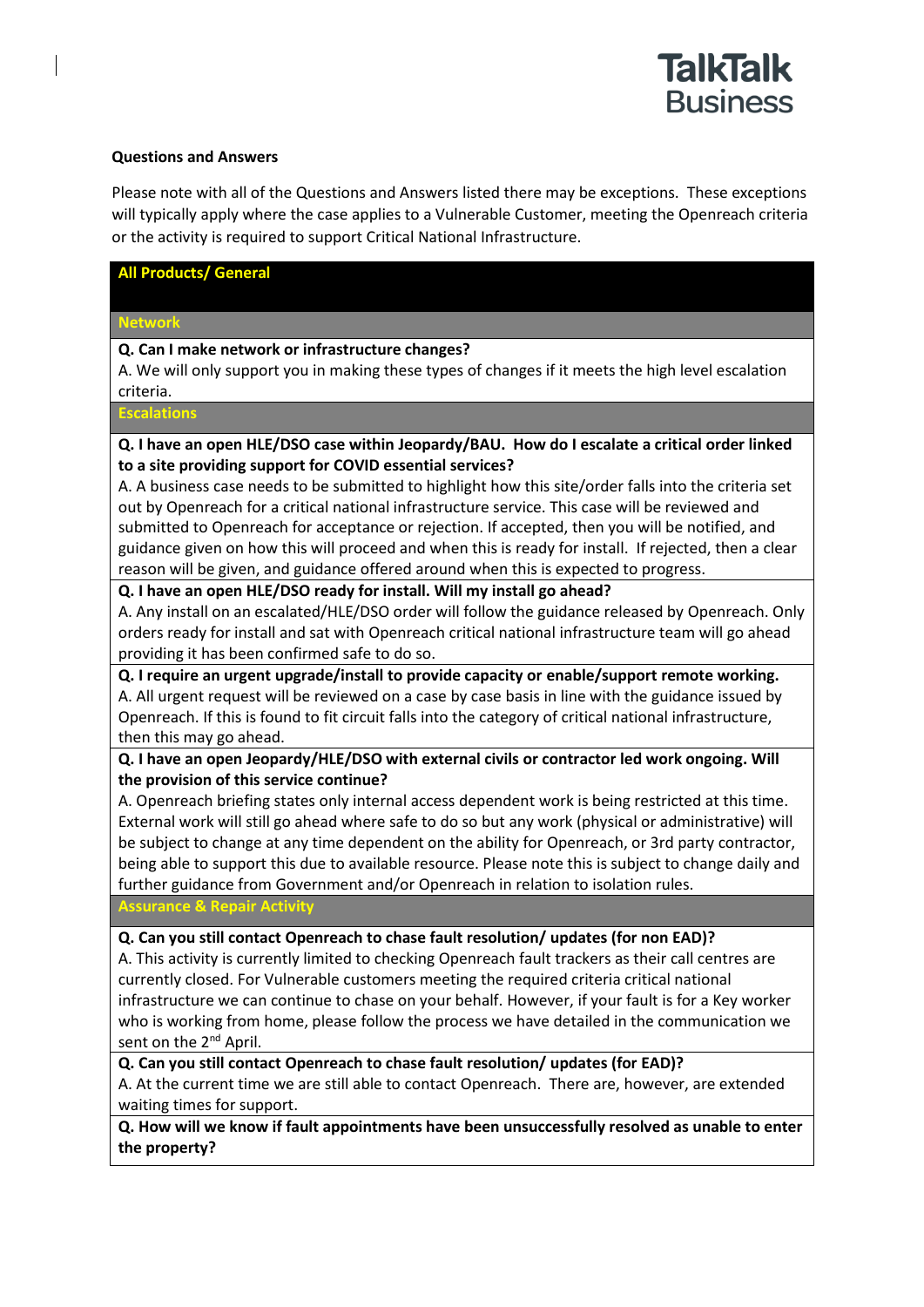A. Openreach will provide engineer notes when the job is closed back for re-appointment at a safe time agreed with the Partner and the end user.

# **Q. Am I still able to raise a fault and receive support from TTB aligned to my contracted support hours?**

A. Yes access during your contracted support hours still applies. Where possible please use online portals where available and utilise calls for vulnerable end users or critical national infrastructure cases wherever possible.

# **Q. If the repair will need to be resolved by engineering work within the property. Will Openreach still attend?**

A**.** Openreach will attend and try to complete all works as long as the engineering questions are responded to successfully i.e.no one in the property is symptomatic. Please note that on a number of occasions where engineer appointments have taken place, the fault actually relates to end user set up or equipment. We strongly recommend first line diagnostics procedures are fully followed in line with product manuals.

# **Q**. **Can TTB still utilise Openreach Formwize for BAU escalations?**

A**.** We are currently unable to raise any new cases to Openreach for the next 7 days. This timescale may be extended**.**

**Q. Can I continue to use my Customer Service Plan (CSP) and escalate repairs within TTB?**

A. Yes, there are no changes. Please continue to follow your CSP as normal and we will advise where we are unable to progress your request.

# **Q. Can we continue to raise major incidents e.g. network related issues?**

A. Yes - these can continue to be raised via standard routes

# **Q. Will major incidents continue to be communicated?**

A. Yes. These will follow the standard business communication route.

### **Q. What do we need to do with cases that require access to a property to resolve?**

A. Openreach will fix faults in line with the latest communication which has been sent on the 31st March. Openreach will only go the premises if the fault is appointed, AND is a total loss of service.

# **Q. Will onsite 3rd party engineering support still be available for ethernet products?**

A. For the time being there is no impact to engineering support. The engineers will continue to complete a health and risk assessment and then proceed as normal.

**General**

# **Q. How does the TalkTalk change freeze affect the development roadmap including network improvements and product developments?**

A. Due to the change freeze all non-essential development has been placed on hold. Therefore, this will impact our current change roadmap and alter any dates previously communicated. We will communicate revised dates in due course.

**Q. Will I continue to see changes completed by Openreach or TalkTalk?**

A. During the change freeze, we may still see some essential maintenance change being implemented to protect the network and provide capacity.

# **Broadband (FTTC, MPF, WLR, etc)**

# **On-boarding**

**Q. I am a Layer 2 provider. If we run out of interconnect capacity can I install a new interconnect or modify the existing interconnect?**

A. We are currently reviewing this process and will let you know as soon as possible.\*

# **Q. Can I on-board new products?**

A. Due to the current change freeze, we cannot make any network changes. If on-boarding only needs tariff changes, we can still complete this work.\*

**Provisioning**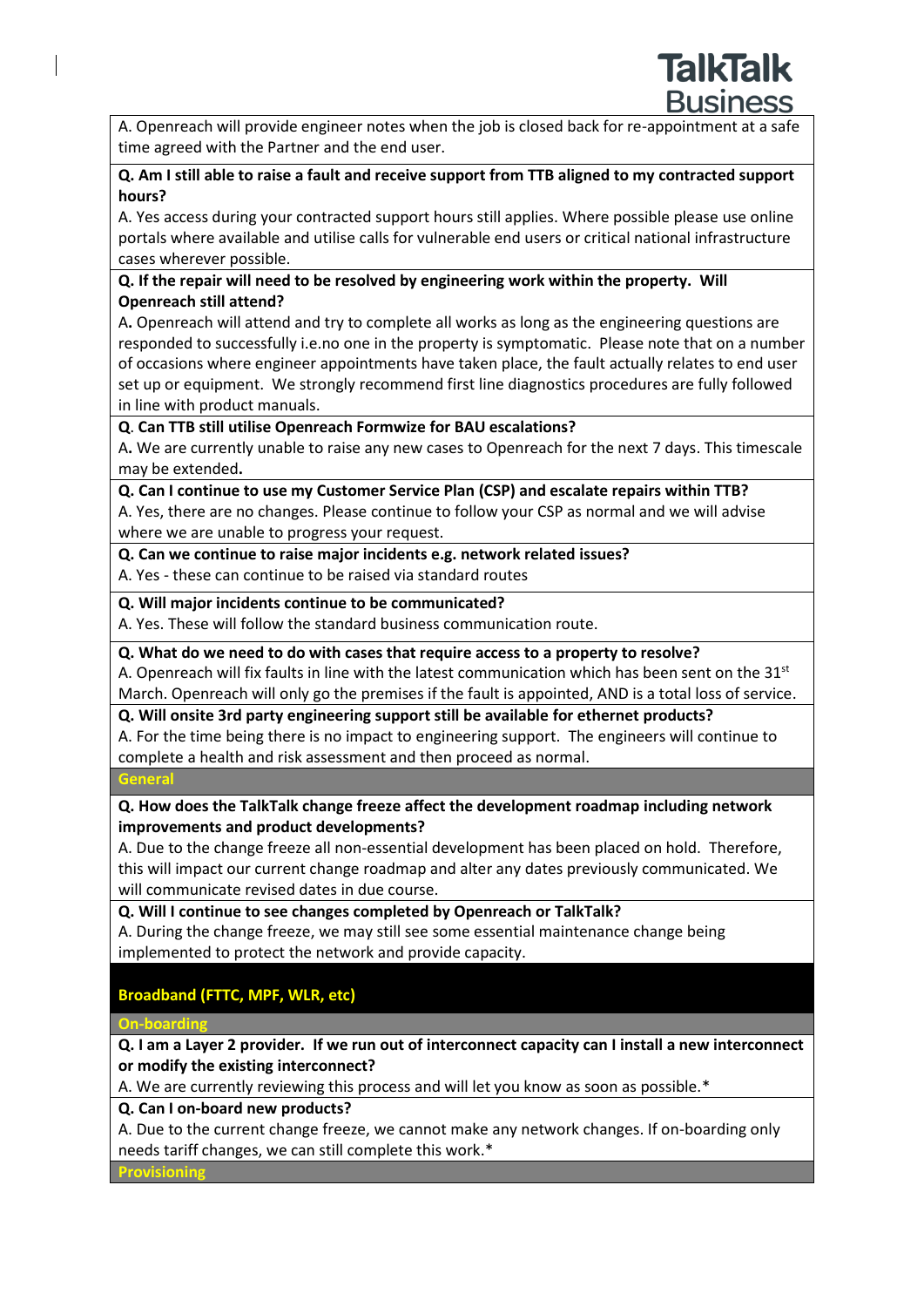#### **Q. Can I raise new orders?**

A**.** Yes you can continue to raise new orders. Please see the Openreach product matrix which shows the different scenarios by order types on new orders. Also any COVID related orders, please see communication sent on the 31<sup>st</sup> March which details the process to follow in this scenario.

**TalkTalk** 

**Business** 

#### **Q. What should I do if my order is for a key worker who works from home?**

Please refer to the communication we sent on the  $2<sup>nd</sup>$  April 20, which details the criteria for a key worker, and the process for you to follow. Please ensure when you raise a ticket in for a key worker, that you ring into the provisioning desk and ask us to prioritise the ticket. Please also note we have a fair usage policy on these, so make sure you only raise urgent cases.

#### **Q. What will happen to my inflight order where a managed installation is required?**

A. Openreach will not complete any orders that require the engineer to enter the end user premises, unless this is for a vulnerable group or to support critical national infrastructure as set out in our communication. Where possible you should try and use existing line plant using the provisioning tools, rather than new line installations. Where appropriate utilise self-install options on the FTTC product. Any in-flight managed install inflight orders, OR will try and connect as a selfinstall, if not possible you will need to re-appoint from the 01<sup>st</sup> June.

### **Q. What will happen to an inflight order which has an appointment?**

A. With the exception of vulnerable customers or critical national infrastructure activities, Openreach will try and install the service without going to the customer premises, if they cannot do this you will need to:

1. Re-appoint within 10 days to a date post 01st June.

2. Cancel the order and re-submit as a non-appointed order if possible.

#### **Q. Will I get charged for an order cancellation?**

A. If the order is not re-appointed the order will automatically cancel in 10 days. If you choose to the cancel the order, currently the cancellation charge still stands. Note we are actively working with Openreach to understand their policy on this point.

### **Q. What happens to my non-appointed in flight orders?**

A. If the order does not need a number port, the order will go through as BAU.

If it does need a number port, the following will happen:

- 1. If your order has an agreed porting date, it will progress through the BAU journey.
- 2. If the order goes into delay, and the port expires, these may need to be re-submitted.
- 3. If your order does not have an agreed porting date, you may experience a delay in KCI2 notification – OR have had a backlog, however we expect this to be cleared by  $31<sup>st</sup>$  March.

### **Q. What will happen if we have a customer with a care line who needs their line provisioned?**

A. We anticipate these customers will meet the vulnerable customer criteria and you would need to follow the vulnerable customer journey we have detailed.

### **Q. If I have a customer without broadband or telephone can I place an order for them?**

A. If the customer falls into the vulnerable customer category or supports national critical infrastructure the order will be prioritised to deliver. In other cases, you can still place the order and it will proceed in accordance with the product matrix from OR that we have shared with you.

**Q. I have a stuck order, can you speak to Openreach to push this through?**

A. The Openreach contact centres are closed, so we cannot contact them and 'push through' your orders.

**Q. I class my order as urgent, what is the criteria for an urgent order placement?**

A. Please see the general communication update which provides the criteria for urgent orders**. Q. Can I request a cease?**

A. You can request a cease. However if the cease is stuck, we cannot chase this through with Openreach.

**EAD (For EFM and EoFTTC where an engineer is required on site, the underlying delivery is based on Openreach broadband product sets, as described above).**

**Onboarding**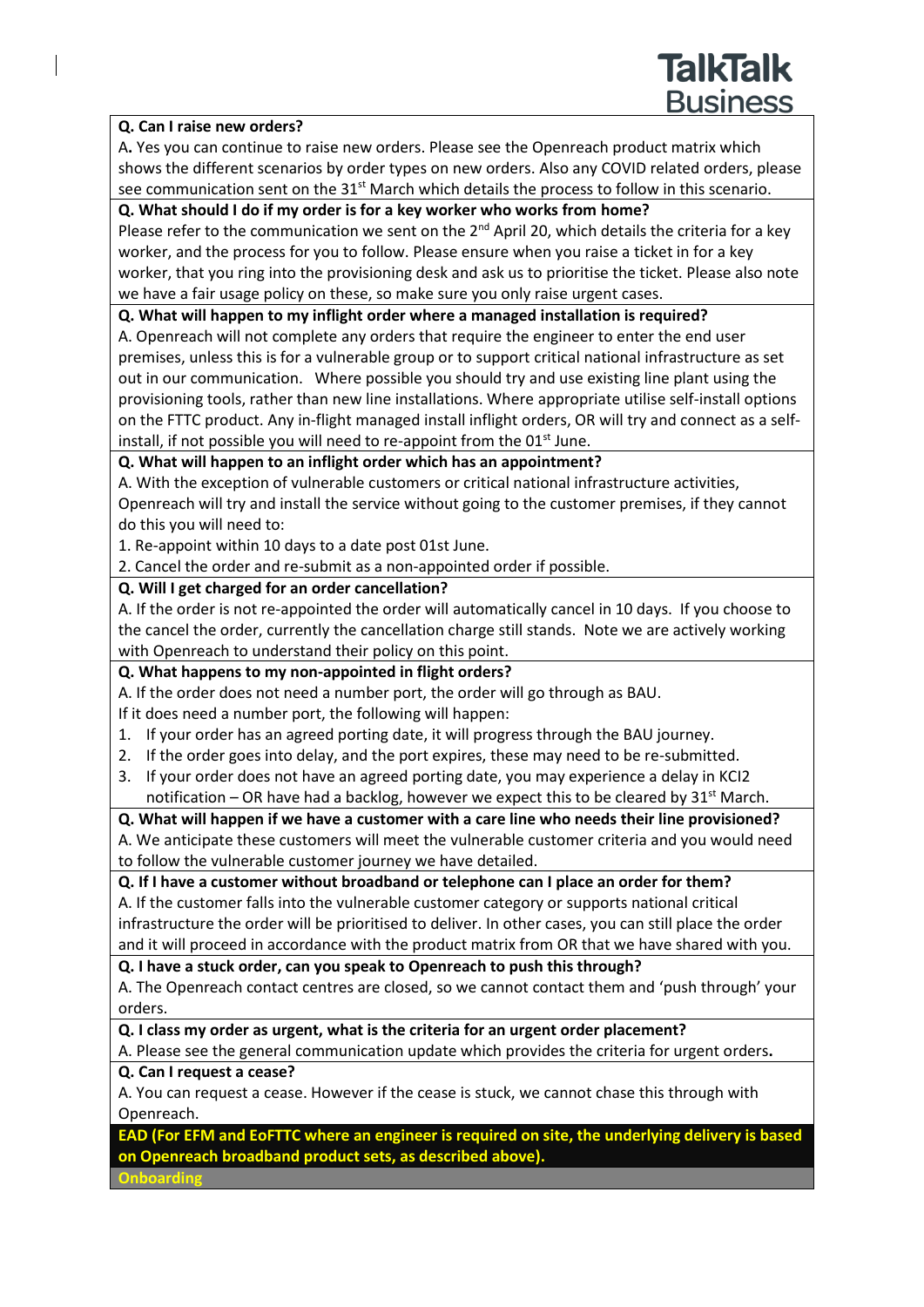### **Q. Can I onboard new products?**

A. Due to the current change freeze, we cannot make any network changes. If on-boarding only needs tariff changes, we can still complete this work. Any new product you need to support national critical infrastructure will follow the HLE process.

#### **Provisioning**

### **Q. Can I place new orders?**

A. Yes, orders will be validated and processed with Openreach up to KCI1, at that point OR will try and progress the order without a site appointment and build to the curtilage.

While Openreach will continuing progressing your order up to the perimeter of the building, they are still looking to potentially schedule Site Survey Appointments.

With the COVID-19 restrictions, Openreach have split the survey into 2 parts -

- Internal this is within the walls of the customer building
- External this is just outside the building but within the borders of the customers premises

If Openreach contact us to schedule appointments, we will always try to determine if this is going to be internal or external. If the appointment requested is for an internal appointment, we will prioritise CNI orders over all other orders. If you are concerned about this, then please follow your CSP.

### **Q. Why can I still see available dates in MyNet for appointments before 1st June for these products?**

A. MyNet will allow you to place before the 1st June, as the system is currently designed to allow you to do this. We are looking at options to change this. Please place any new order with delivery date post 1st June.

### **Q. What will happen to my in-flight orders?**

A. They will continue to be built and will only stop if Openreach need to do a site visit, i.e, Fit and test.

### **Q. Will my order still cancel after 90 days in CP delay?**

A. Yes, we are working with Openreach to understand if this will change, we will update as soon as we can.

### **Q. Can I cancel my order without any cancellation charges?**

A. At the moment, you will receive cancellation charges. We are working with Openreach on this question and will update as soon as we can

### **Q. Will Talk Talk be using alternative providers to deliver service?**

A. Our alternative provider is Virgin Media Business. They have advised the following: Depending on the severity of the situation, changes and prioritisation will be made to our engineer visits where required and limiting activity to only that deemed necessary/critical. Daily reviews with all team members to assess health and in the event of a significant impact on our workforce we have planned for various scenarios. This includes the prioritisation of major faults and resolving any capacity-based issues over more day-to-day tasks such as quality improvement work, risk factors, capacity, prioritisation and travel plans. One day prior to a site visit, the customer will be required to complete a declaration form, answering the COVID19 standard questions.

# **Q. Can I place a shift?**

A. All shifts require an engineer to visit the site, therefore, these will not be processed before the 1st June, unless it is a HLE.

# **Q. Can I order a re-grade of existing bearer?**

A. Only High level escalations will be completed. Other BAU regrades will not be completed. You can order them, however they will only be completed post 1st June.

### **Q. Can I request a bandwidth change?**